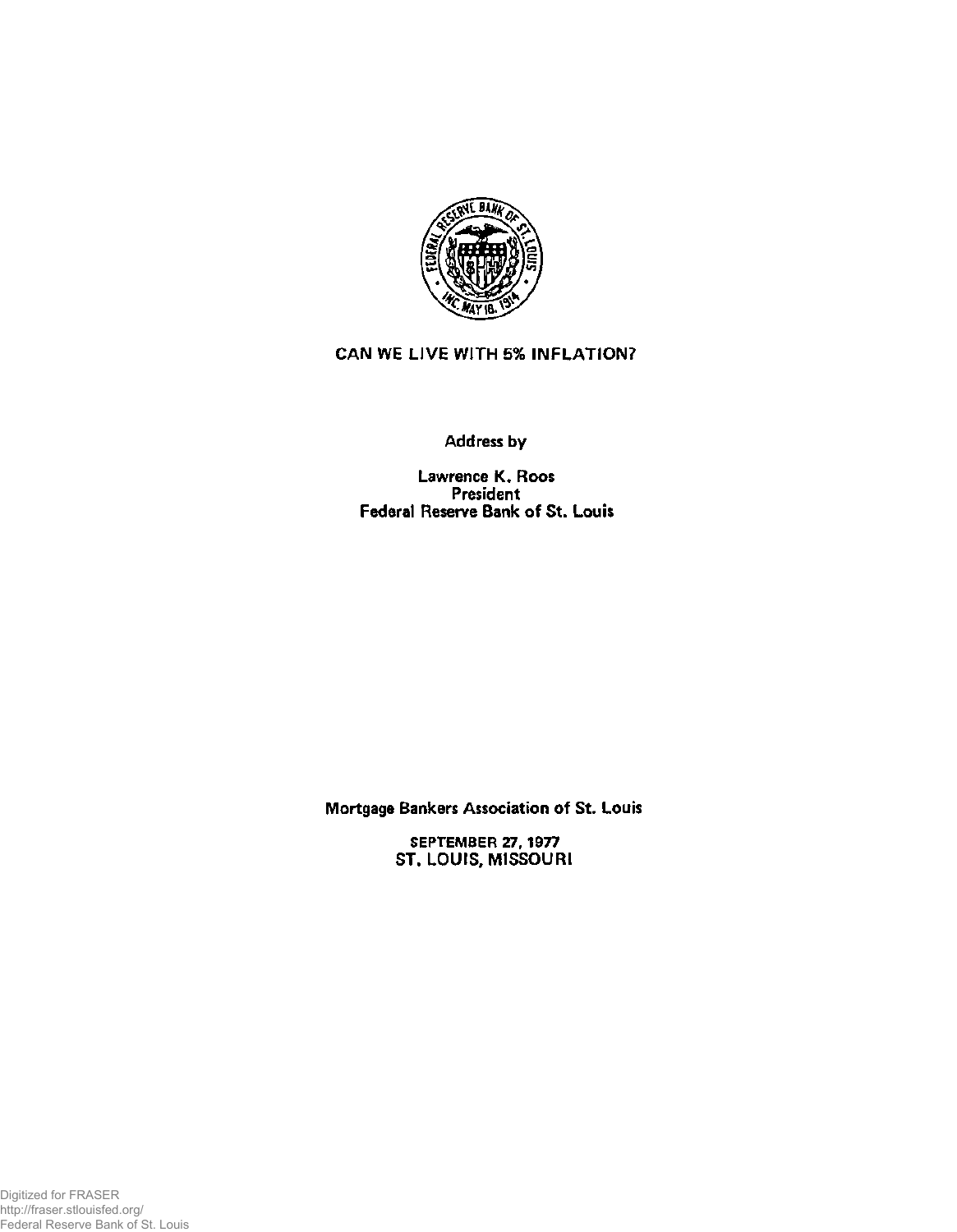## **CAN WE LIVE WITH 5% INFLATION?**

**This evening I want to talk to you about a disease .. . a disease, not of the organic sort that kills people, but rather a disorder of an economic nature which, if ignored and not cured, can ultimately destroy the economic fiber of this Nation. What I am referring to is inflation . . . inflation, not of the runaway, double-digit sort that accompanied the OPEC price increases in 1973 and 1974 . . . but rather a subtle and far more dangerous form of inflation. I refer to the chronic, persistent 5% - 6% annual rate of inflation which has become ingrained in our economy and which seems to be accepted by the American people as something we can tolerate and live with.** 

**By accepting 5% annual inflation, we are behaving like an individual with a lowgrade infection. Our current discomfort is not severe enough to cause us to go to the doctor and seek a cure. It doesn't cause acute pain, so we seem to hope that, if we ignore it long enough, our malady will go away of its own accord.** 

**Unfortunately, just as a low-grade infection, if not treated, will ultimately debilitate an individual and make an ultimate cure much more difficult to come by, a 5% - 6% annual rate of inflation, if permitted to continue indefinitely, will eat away at the fabric of our economy and ultimately destroy our ability to achieve future growth and prosperity.** 

**For nearly a decade now, inflation in our economy has averaged more than 5% annually. Specifically, from 1967 to 1976, inflation averaged 6.1%. Stated another way, a 1967 dollar is worth only 58 cents today in purchasing power. While we are thankful that the double-digit inflation of 1974 has subsided, current trends of inflation continue to hover in the 5% - 6% range with little prospect of early reduction downward. In the past four quarters, prices have risen 6.8%. Most recently, during the second quarter of this year, the most recent quarter for which data is available, the money supply has expanded 8.7% which portends further increases in the price level at rates significantly in excess of present rates of growth.** 

**These statistics are alarming in themselves. Even more alarming is the "we can live with 5% inflation" attitude that seems to have become an accepted fact of life. Hardly anyone believes the rate of inflation in the U. S. will drop below 5% a year in the foreseeable future. But few find that belief particularly alarming. A rise in the price level of 5%**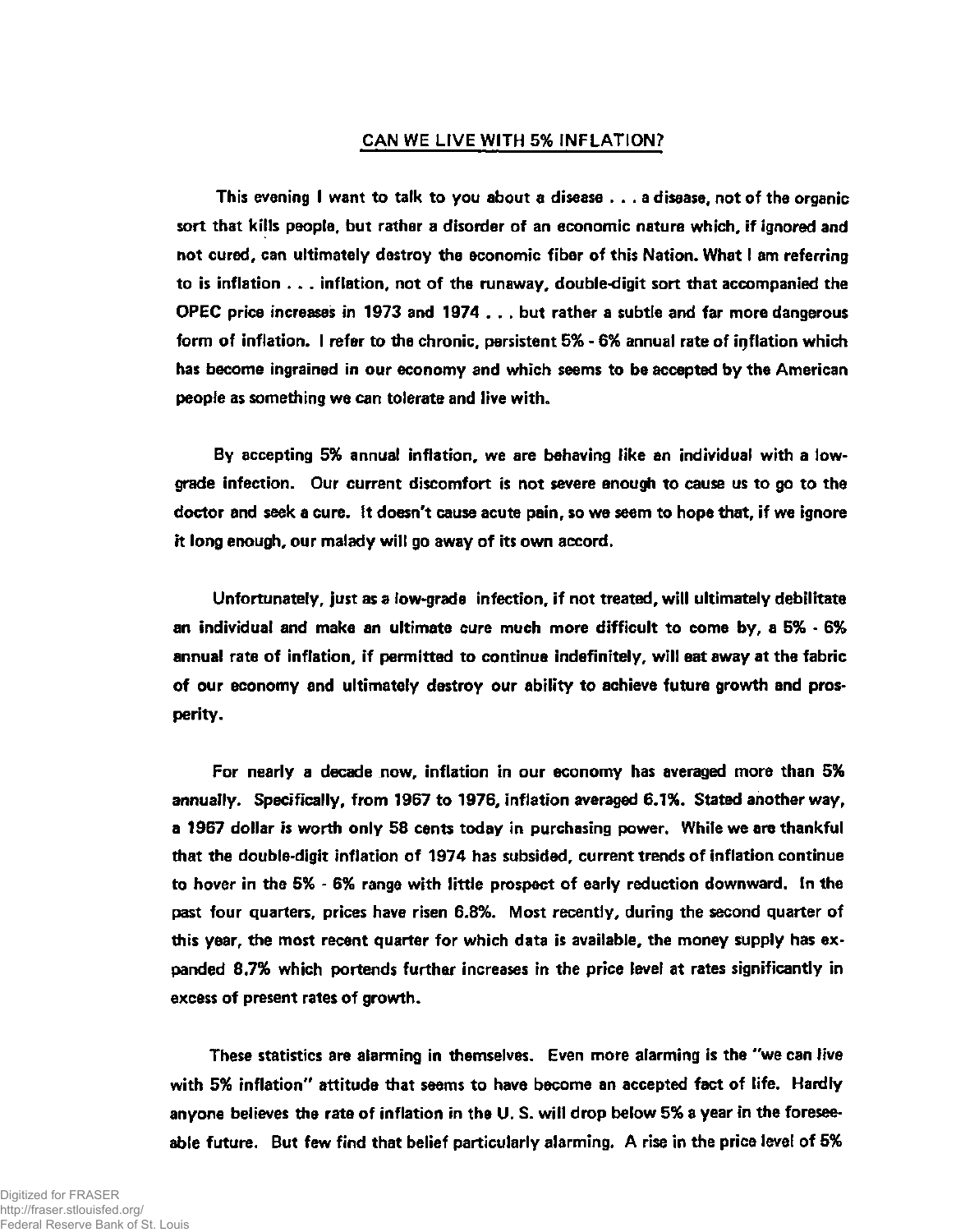**over a year's time just isn't sufficiently jolting. Besides, it is argued, if we all know what the rate of inflation is always going to be, we should be able to protect ourselves from its effects.** 

**Let's examine this premise. Can we really adjust to persistent inflation without experiencing harmful consequences? I think not. A steady rate of inflation will reduce the take-home pay of taxpayers; it will lessen the incentive to produce; it will seriously limit capital formation so necessary for our future economic growth.** 

**Consider the plight of the individual who retires in 1977 at age 65 on a \$10,000 a year pension. After ten years of retirement, if inflation has continued at an average of 5% a year, his \$10,000 pension will buy \$6,139 worth of goods and services.** 

**With advances in the medical sciences, there's an excellent chance our 1977 retiree will still be living and healthy in 1997 at age 85. But by then he may question whether long life is really a blessing because his \$10,000 pension twenty years hence will be worth only \$3,769 in today's dollars. Over twenty years, his pension will have lost two-thirds of its purchasing power.** 

**The reduction in the purchasing power of fixed incomes is only the most obvious adverse effect of constant inflation. There are other adverse effects of persistent 5% inflation.** 

**If inflation continues at an annual rate of 5% for the next twenty years, in 1997 a suit for which you'd pay \$85 today would cost \$225. A car that now costs \$4,500 would sell for \$12,000. A house that would cost \$40,000 on today's market would cost \$106,000 twenty years hence.** 

**Some would argue that wages will increase proportionately and, therefore, working individuals would not suffer. This isn't true, because under our system of progressive income taxes, take-home pay would be reduced.** 

**If the federal income tax tables that are in use in 1977 are still in use in 1997, the take-home pay for an entry level job that today pays \$6,000 a year, even if adjusted upward for inflation, would not increase commensurate with the inflationary rise. Today, on an income of approximately \$6,000, a worker would pay a federal income tax of less**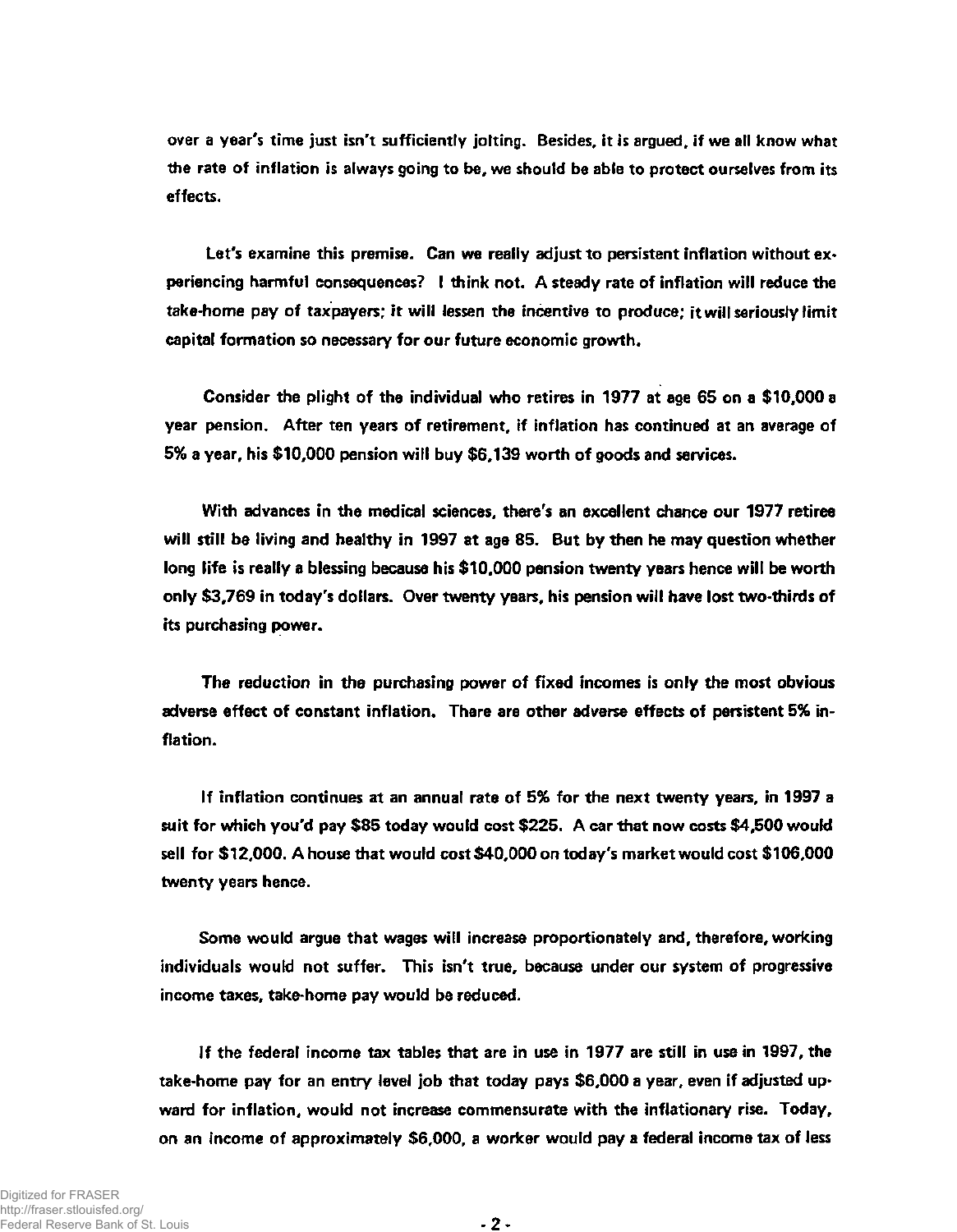**than 10%. By 1997, if we had experienced 5% average annual inflation, that worker would receive a gross income of \$16,500, on which his federal income tax rate would be about 15%. This is because his increased earnings would place him in a higher income tax bracket. His net income after taxes would be \$14,100. If inflation persists at 5% a year, his take-home pay of \$14,100 would have purchasing power equivalent to takehome pay of \$5,160 in 1§77. Thus, while the total dollars received by our wage earner twenty years hence will be significantly greater, his actual purchasing power will be reduced by approximately 10%.** 

**Now some people would object to this scenario. They would say it's unrealistic to assume that the income tax structure will not be adjusted downward during the next twenty years to compensate for the effects of inflation. That may happen, but past experience is not very reassuring in this regard.** 

**During the past 10 years of substantial inflation, very little has been done to adjust or index the tax structure for inflation. It's expecting a lot of government not to take advantage of every opportunity to increase its revenues. It is fair to assume that over the years some adjustment to the income tax structure will occur. But if past experience is any criterion, such adjustments are painfully slow in happening and there is little assurance, with a progressive income tax, that a taxpayer's take-home pay will keep up with inflation.** 

**Likewise, given our corporate income tax structure, inflation has had an adverse impact on business capital formation. Plant replacement costs have risen sharply in recent years. However, depreciation deductions are based on original cost. Profits are thus overstated as real depreciation exceeds that amount which is deductible for tax purposes. This also results in an increasing portion of the Nation's income being channeled into the Government sector, and less into capital formation.** 

**Inflation has the effect of raising taxes without the unpleasant aspects of legislative action. It is an automatic means of increasing the size of the Government sector and reducing the private sector. As government expands, the private economy has less and less incentive to produce, with less and less inclination to save and to invest in both human and nonhuman capital. It is reasonable to believe that an increasingly pervasive government would not only control an ever larger share of the Nation's wealth, but that it would also eventually significantly reduce the rate of growth of the Nation's total wealth.**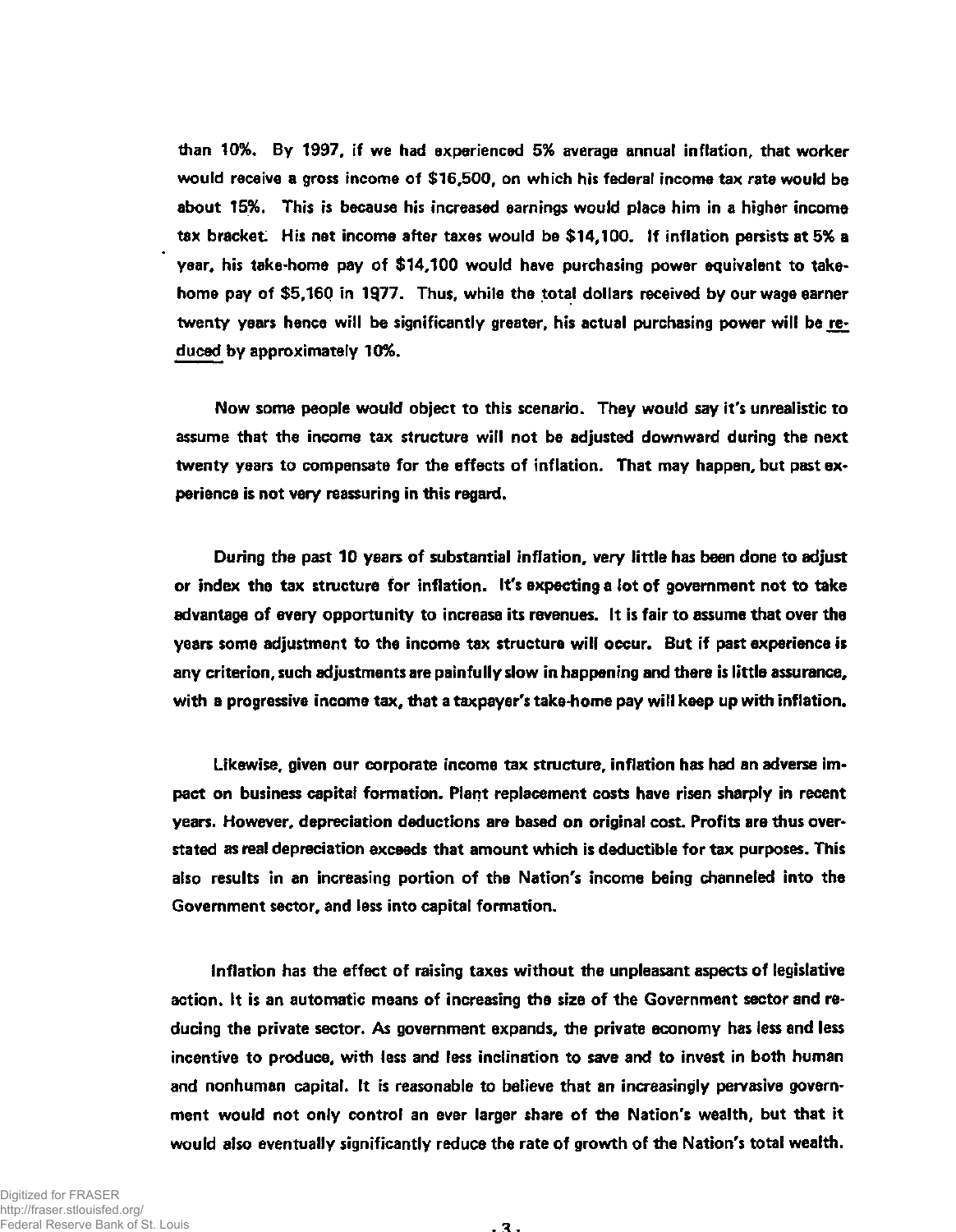**Up to this point, I have attempted to emphasize what continued inflation at a constant level will mean to individuals, to business and to our Nation as a whole. Unfortunately, there is very little evidence that inflation can be contained at a constant level.** 

**After experiencing an unacceptable rate of inflation for the last 10 years, how can we assume that the factors that contributed to a 5% average rate of inflation will not ultimately lead to even higher inflation? If we as a Nation can adjust to an attitude that "we can live with 5% inflation," what is there to prevent our tolerating 7%, 10%, 12 or even 15% inflation in the future? Certainly we can expect a continuation of the same pressures that have brought us to our present predicament. We can expect continued demands for deficit spending to satisfy the desires of special interest groups. We can expect continued calls upon the Federal Reserve to expand the money supply in order to keep interest rates low. We can expect continued pressure for our central bank to monetize the federal debt rather than the politically unpopular alternative of higher taxation. Each of these pressures is inflationary; each could lead to further inflation in the future.** 

**The very fact that we have permitted 5% average inflation over a 10-year period reflects a lack of discipline in fiscal and monetary policies that could generate further excesses in the future. It is somewhat like the individual who develops a drinking habit that starts with two drinks a day, then escalates to three, then four, then six, then eight, and suddenly we have a full-fledged alcoholic. A "we can tolerate 5% inflation" attitude can become as addictive in an economic sense as drugs or alcohol can in a physical sense.** 

**By yielding to the we-can-live-with-inflation syndrome, we are jeopardizing our economic health and even our national life. We are condemning everyone on a fixed income to an ever declining standard of living. We are permitting the transfer of wealth from private ownership to government ownership. We are subverting our traditions of individual initiative and free enterprise. Finally, we are risking a catastrophic acceleration to double-digit inflation that would be far more difficult to bring under control than our current 5 or 6% inflation.** 

**A persistent low-grade inflation fever is symptomatic of a pernicious disease that can be deadly if it is ignored. We must seek a cure, and to find the cure we must look to the causes of our affliction. The fundamental cause of inflation is a national insistence that government give us more than we are willing to pay for on a current basis.**